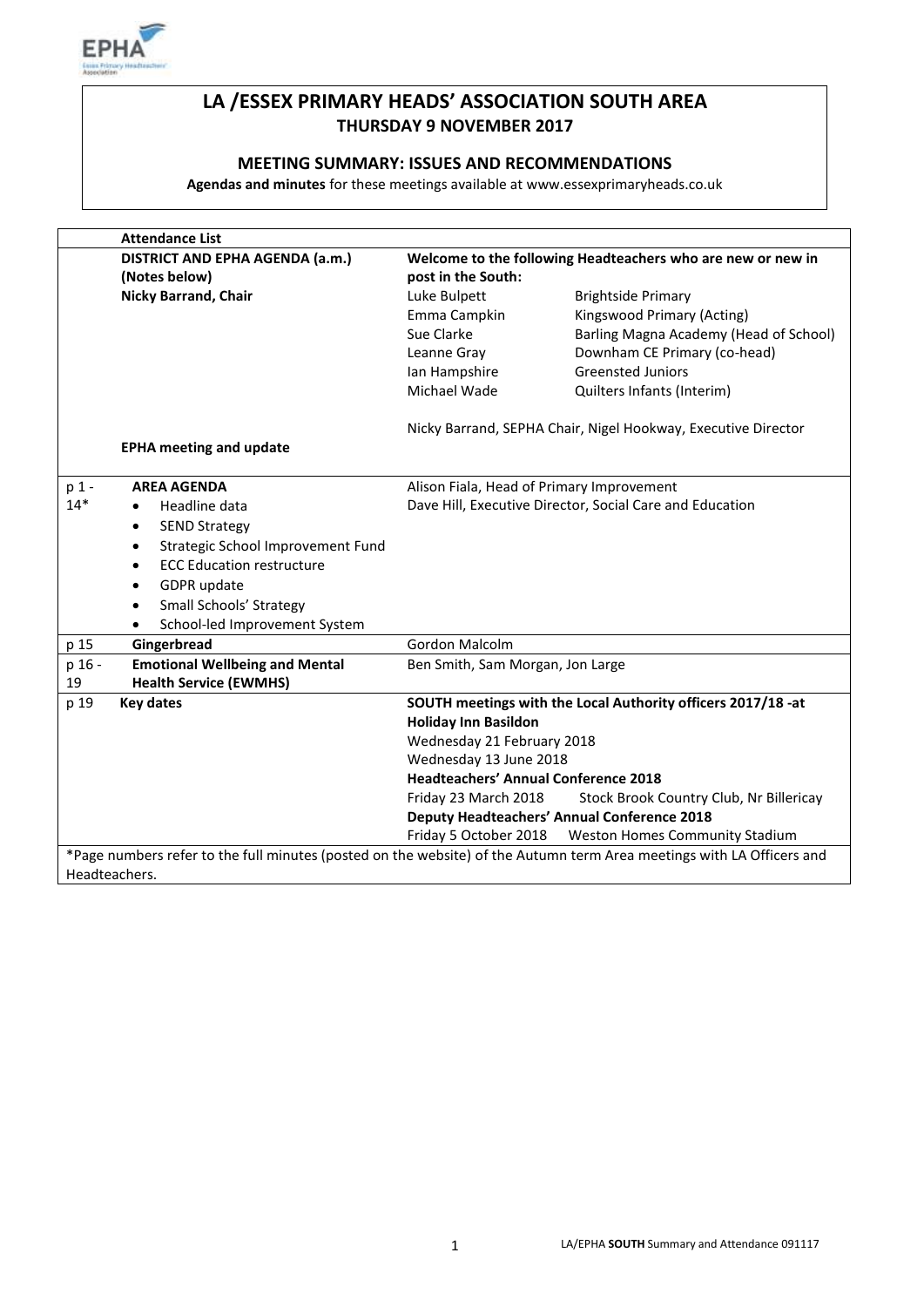

# **LA /ESSEX PRIMARY HEADS' ASSOCIATION SOUTH AREA DISTRICT AND AREA MEETING THURSDAY 9 NOVEMBER 2017 ATTENDANCE**

### **Basildon/Billericay/Wickford**

Jane Young Northlands Primary Jackie Avis Doddinghurst Juniors Communicular Avis

Andy Lucas Simon Harbrow Ben Smith EWHMS Sam Morgan **EWHMS** 

Maz Norman SE Partner

Gareth Allen **Millhouse Primary** Hannah Alabaster Kents Hill Juniors Nicky Barrand **Cherry Tree Primary** Penny Coe The Robert Drake Primary Elizabeth Benjeddi South Green Juniors Emma Dawson Thundersley Primary Luke Bulpett **Brightside Primary** Andy Douglas Riverside Primary Dan Chapman **Example 2** Hilltop Infants Sue Clarke Barling Magna Primary Terri Chudleigh Briscoe Primary Richard Green Grove Wood Primary Lyn Corderoy **Grange Primary** Robin Goodier Holt Farm Infants Nicola Coggin **Briscoe Primary Archarge Melissa Heatherson** Hockley Primary Melissa Eades **Sunnymede Infants** Caroline Ireson Lubbins Park Primary Jo Farrow **Greensted Infants** Diana Mason Montgomerie Primary Courtney Freese The Willows Primary Glenn Moore Hadleigh Juniors Kerry Greary **The Phoenix Primary** Hayley O'Dea Great Wakering Primary Hayley Hayley O'Dea Stephanie Ireland South Green Infants Shane Owen Rochford Primary Sue Jackson Lee Chapel Primary Lorna Pigram St Nicholas CE Primary Louise Johnson **Example 20 Wickford CE Infants** Louise Putt **Louise Putt** Bentley St Pauls CE Primary Huma Karim **Noak Bridge Primary** Lou Nelson **Lou Down Hall Primary** Jenny McCutcheon Fairhouse Primary Fairhouse Primary Rath Sansom Wyburns Primary Penny Pepper **Eversley Primary Community** Gary Soars Edward Francis Primary Harriet Phelps-Knights Janet Duke Primary Catherine Stalham Winter Gardens Primary Damian Pye Great Berry Primary Anne Marie Taylor St Katherine's CE Primary Angela Russell St Anne Line Catholic Infants | Karen Tucker Canvey Juniors Sean Tobin **Merrylands Primary Dave Walton** Woodham Ley Primary **Merrylands Primary** Dave Walton Emma Wigmore **St Margaret's Bowers Gifford** | **Brentwood** 

Pam Langmead **EPHA Professional Officer** Shelagh Harvey Ingatestone Infants Nigel Hookway **EPHA Executive Director** | Ingrid Nicholson Doddinghurst Infants Sue Crace **Downham CE Primary** Nina Mackay Kelvedon Hatch Primary Nina Mackay **Kelvedon Hatch Primary** Parkwood Academy SEAT **Jon Large**  EWHMS **Apologies LA Officers** Clare Kershaw Director for Education **Clare Kershaw** Director for Education

Dave Hill **Executive Director**, Social Care and Education Lisa Fergus SE Partner Lead South Nicola Woolf SE Partner Lead West

### **Present Rochford/Rayleigh/Castle Point/Canvey Island**

Nera Butcher **Hogarth Primary** Andrea Farrant Blackmore Primary

Nina Kemp Alison Waite

Jenny Haken Millhouse Primary | Peter O'Kane Holy Family Catholic Primary

**In Attendance In Attendance In Attendance In Attendance In Attendance In Attendance In Attendance In Attendance In Attendance In Attendance In Attendance In Attendance In Attendance In Attendance** Jacqui Barber **Rettendon Primary** Dean Moran St Thomas of Canterbury CE Juniors Bernadette Rossiter St Joseph the Worker Catholic Primary Alina Clay **Stock CE Primary** Neil Taggart Ingatestone and Fryerning Juniors **Ingatestone** and Fryerning Juniors Alex Stone Circles Alternative Education Sally Taggart St Mary's CE Primary, Shenfield

Alison Fiala **Head of Primary Improvement | Emma Campkin** Kingswood Primary **Kingswood Primary** Whitmore Primary Hilltop Juniors

Note: If your attendance or apologies have not been noted please contact the EPHA Professional Officer at [pam@langmead.me.uk](mailto:pam@langmead.me.uk) for amendment.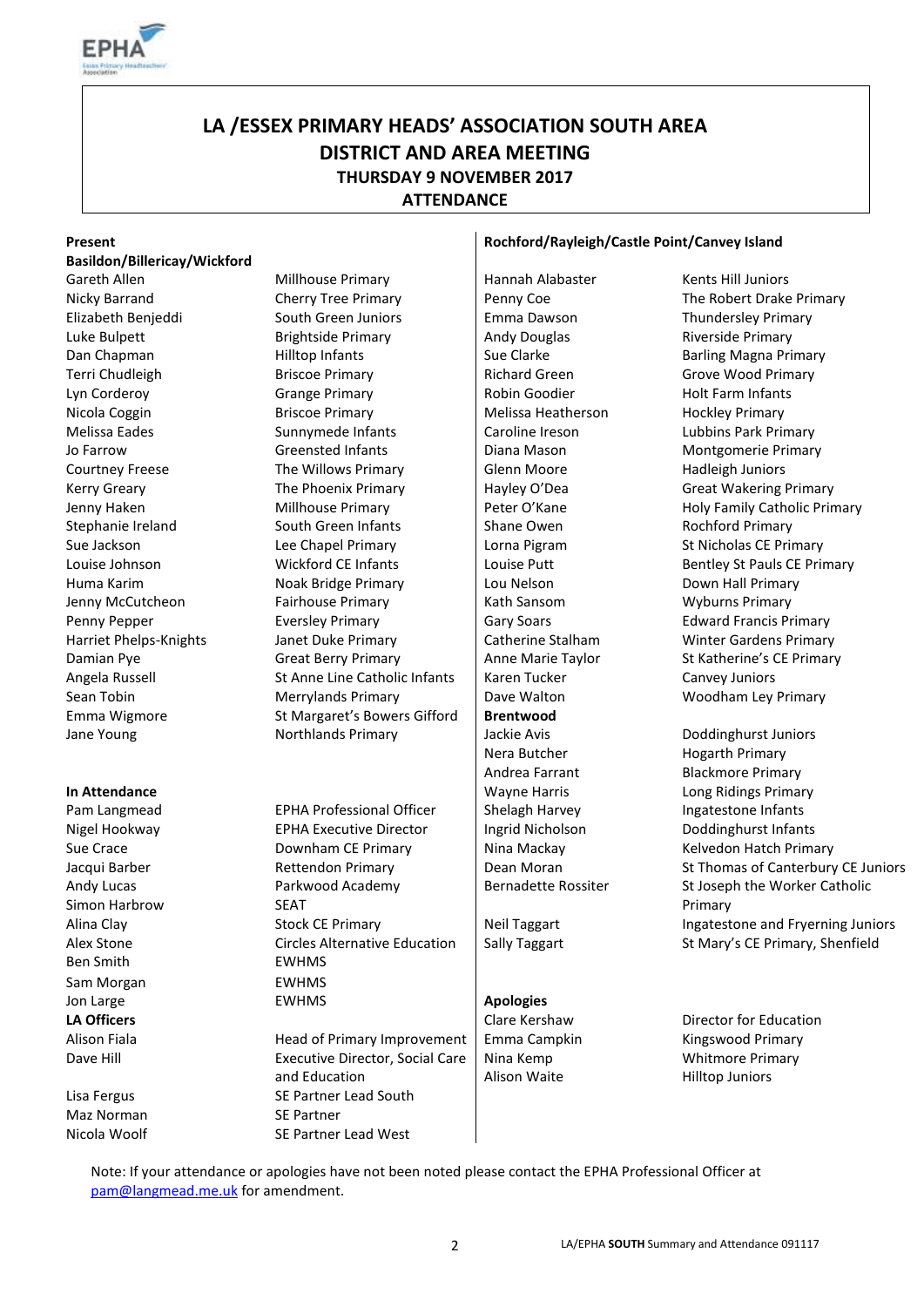

## **SOUTH EPHA AREA MEETING MINUTES 9 November 2017**

**1. Nicky Barrand, the South Area Chair welcomed headteachers to the meeting and, in particular, the following Headteachers who are new or new in post in the South:**

| Luke Bulpett  | <b>Brightside Primary</b>              |
|---------------|----------------------------------------|
| Emma Campkin  | Kingswood Primary (Acting)             |
| Sue Clarke    | Barling Magna Academy (Head of School) |
| Leanne Gray   | Downham CE Primary (co-head)           |
| lan Hampshire | <b>Greensted Juniors</b>               |
| Michael Wade  | Quilters Infants (Interim)             |

In addition, a number of colleagues from the Local Authority are retiring, including Louise Evers, Steve Mellors and Graham Lancaster. They were thanked for their support of Essex schools.

### **2. SOUTH EPHA MEETING**

Nicky highlighted a number of issues that had been raised by the EPHA Executive and other headteachers.

- **a)** The autumn term newsletter was circulated at the meeting, and included dates for future meetings and conferences.
- **b)** The termly safeguarding forum meeting would take place later that afternoon headteachers were welcome to attend, even if they have not had the chance to book a place.
- **c)** Headteachers are invited to attend a meeting to feed back any concerns and comments they have about SEND provision in Essex, including the Specialist Teacher team, the Statutory Assessment Service, or other LA services. The South meeting will be held on Friday 24 November at 1.00 pm at Wickford CLC. The notes of meetings held in the West and North East, and the minutes of the recently established Headteacher Roundtable can be found on a new page on the EPHA website <https://essexprimaryheads.co.uk/info-and-documents/send-strategy/>
- **d)** The South Chair reminded headteachers that they have been asked to contribute to a survey of mental health provision and support, and noted that managers from EWMHS would be at the meeting to update them on the current service and plans for future support of schools.

VirginCare area directors have been invited to the spring term meeting to discuss their service and respond to any questions from headteachers.

- **e)** Nicky noted that the Education Endowment Fund and BT are undertaking a pilot about developing the creative curriculum.
- **f)** Nigel Hookway, the EPHA Executive Director, noted that he was about to join a delegation of headteachers from 25 authorities, who plan to deliver a petition to Downing Street to lobby for more funding for schools in the autumn budget. He mentioned a model letter that he has written, that headteachers may wish to personalise and send to their local MP (with the agreement of their governors) to ask them to put pressure on the Chancellor to increase funding for schools. There will be wide press coverage on the day.